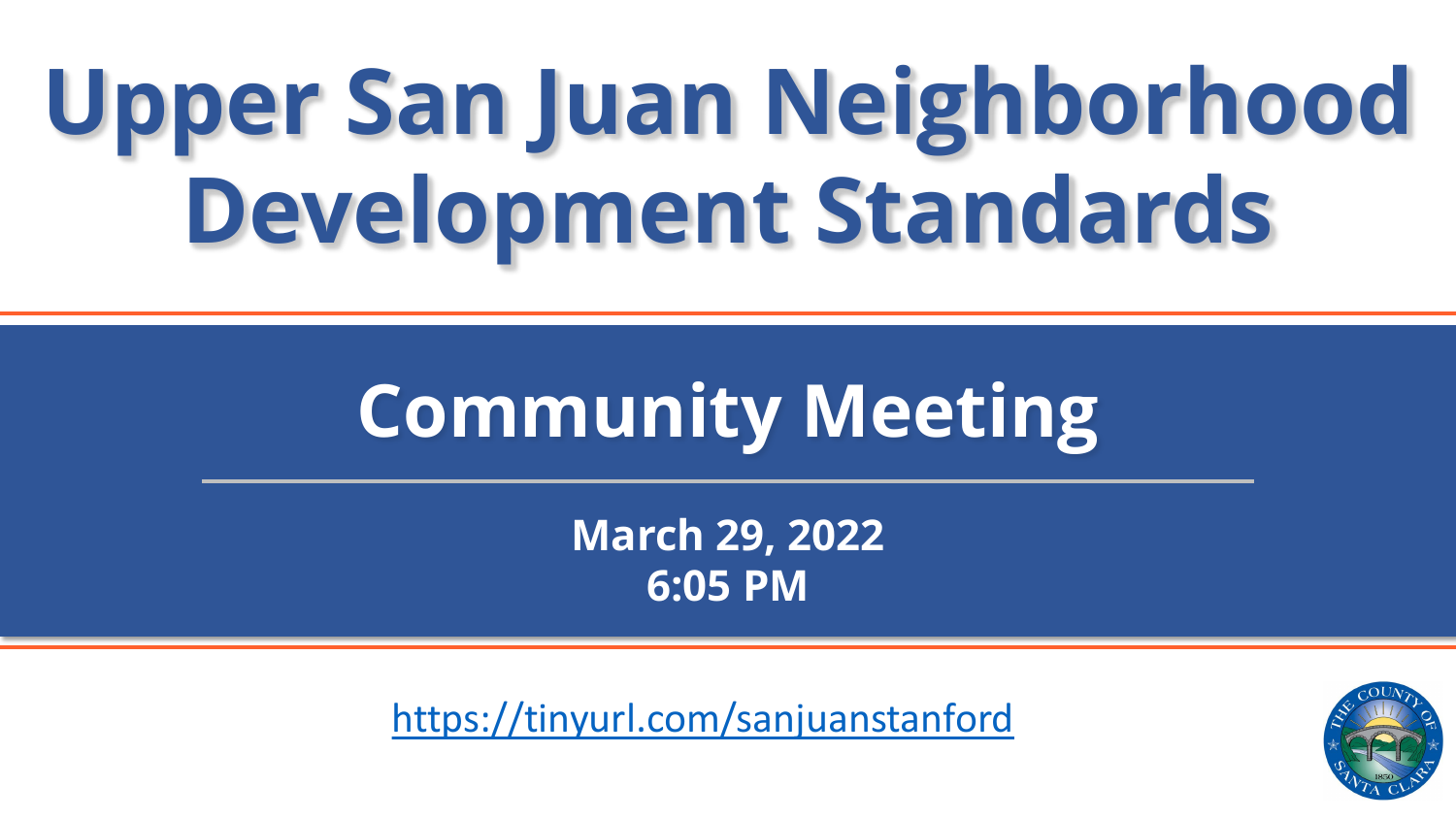### **Agenda & Expectations**

- 1. Introduction, Outline, Expectations & Ground Rules
- 2. Recap of Proposed Standards
- 3. Response to Submitted Questions
	- Conformity with State Law
	- Impacts of Standards
	- Individual Property Concerns
- 4. Next Steps Planning Commission Meeting 4/20
- 5. Additional Q & A

**GOAL:** To establish objective development standards to complement the existing physical character of the Upper San Juan neighborhood.



Slide 2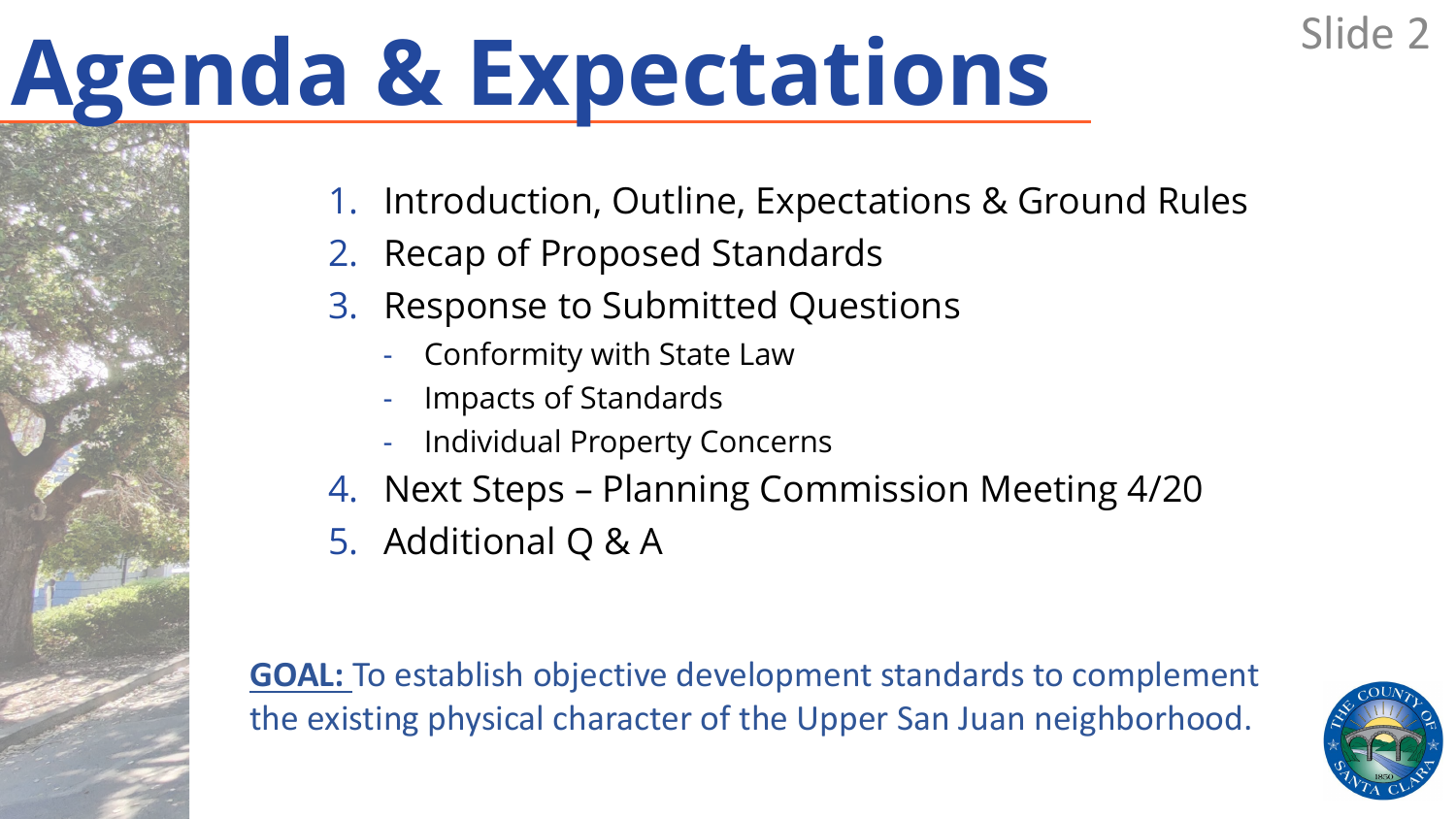### **Upper San Juan -** Proposed Standards Slide 3



| <b>Standard</b>                | <b>Existing</b><br><b>Standards</b> | <b>Proposed</b><br>Standards |
|--------------------------------|-------------------------------------|------------------------------|
| <b>Front Setback</b><br>(feet) | 25 ft. min.                         | 30 ft. min.                  |
| Lot Width (feet)               | <b>NONE</b>                         | 100 ft. min.                 |
| Lot Coverage (%)               | <b>NONE</b>                         | <b>20% SF max</b>            |

#### **Strengths of Standards**

- Responds to as-built conditions
- Majority of existing development conforms
- Complies with SB 9
- Regulates building scale
- No changes to side or rear setback requirements

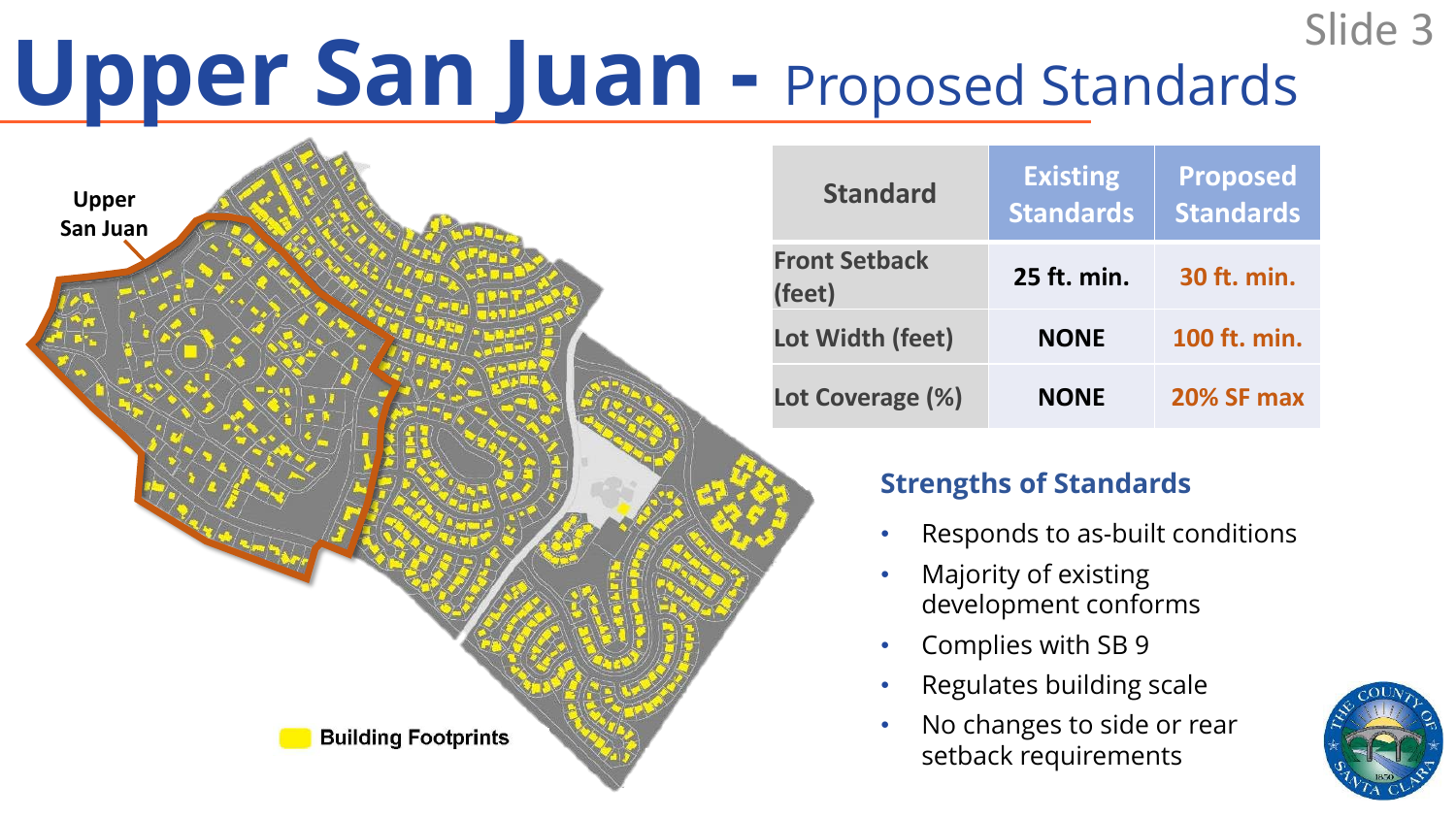### **Conformity with State Law** (4 questions)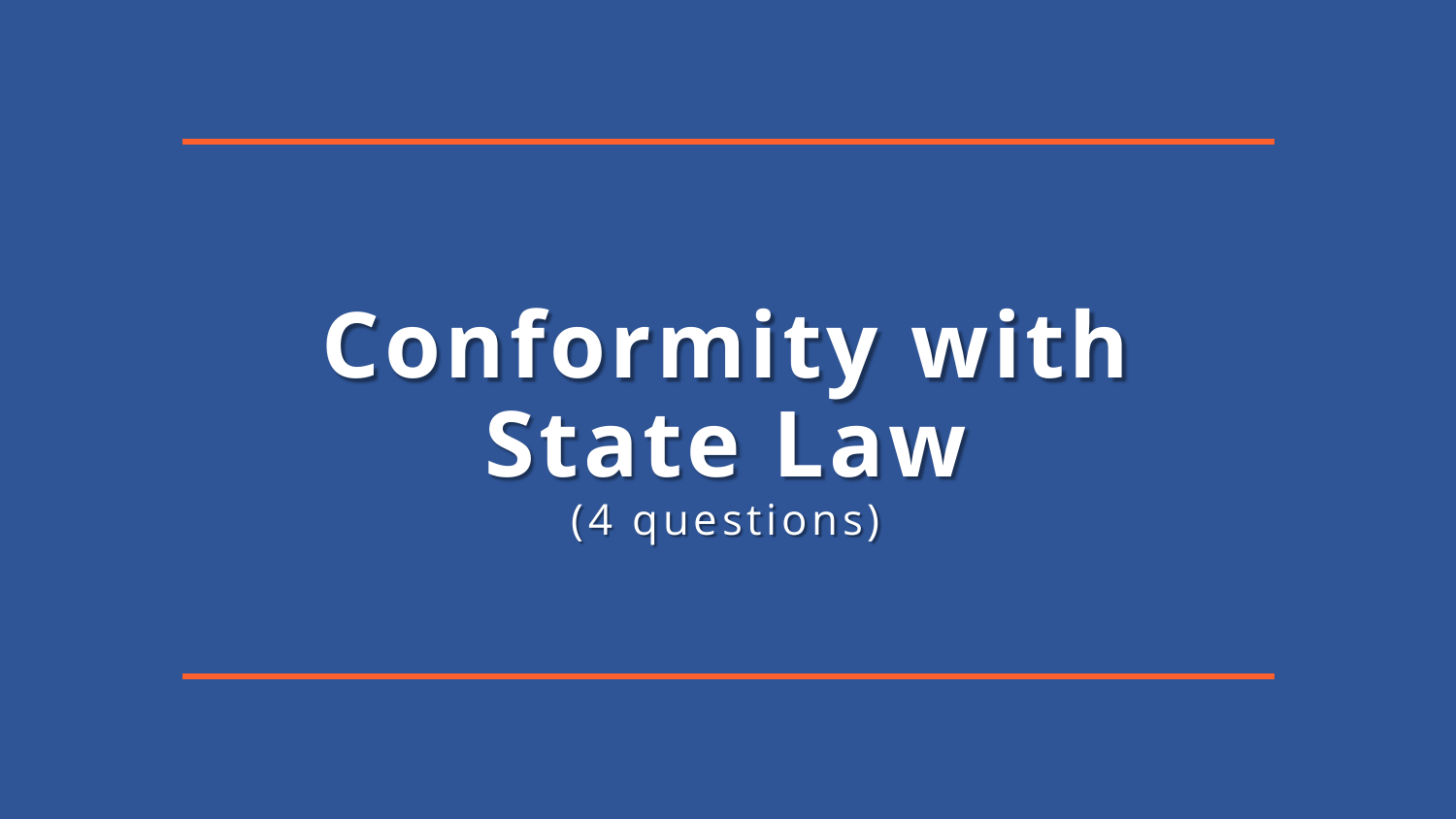#### **1. Do the development standards reduce the density in the Upper San Juan neighborhood?**

#### *Response:*

**The proposed development standards will not reduce the existing maximum density of 8 units per acre (net).**

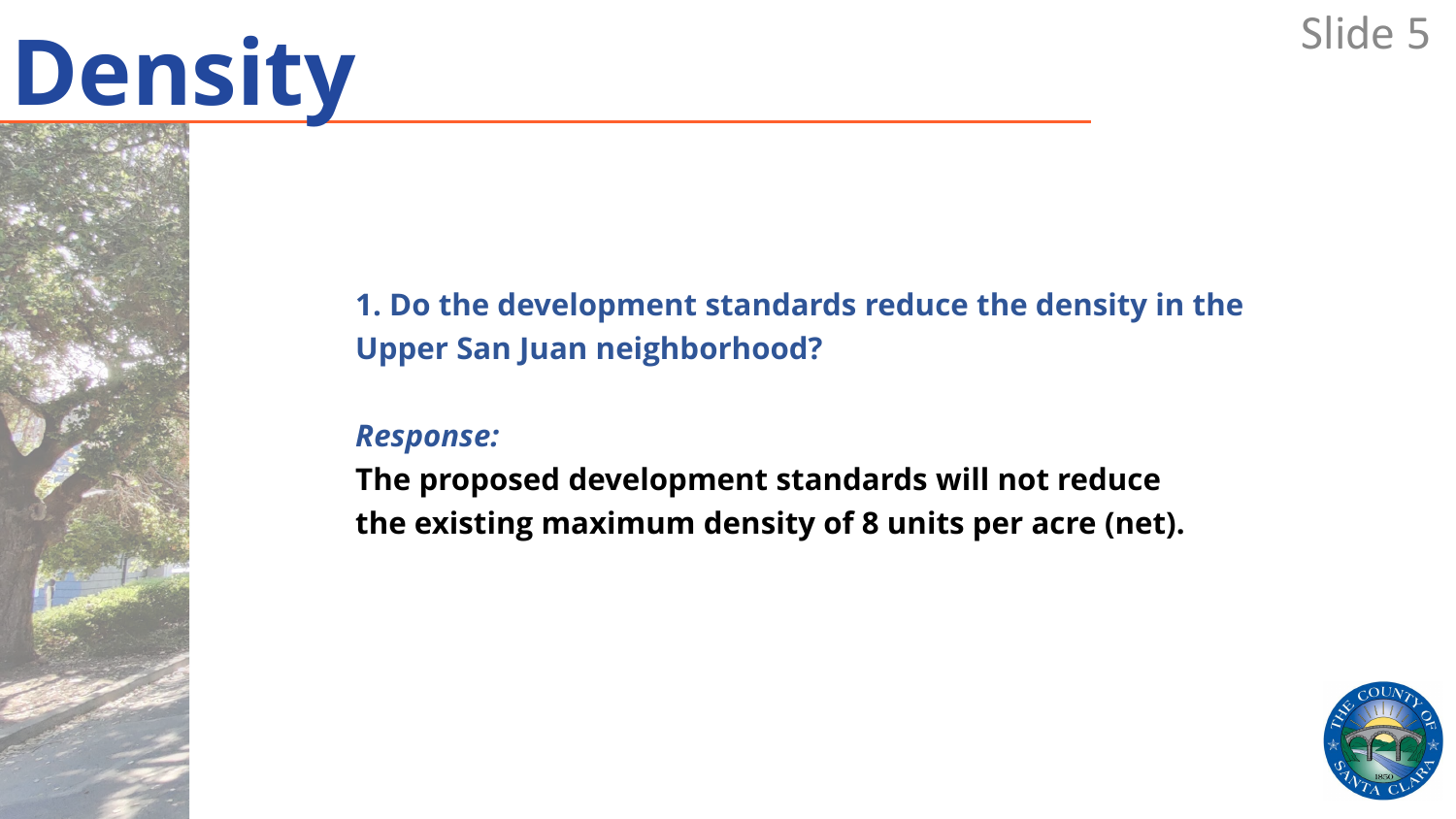#### **2. Are these development standards compliant with SB 330 and SB 9?**

#### *Response:*

**Yes, the proposed standards are compliant with both SB 330 and SB 9.**

**There is not any up-zoning required or proposed as a result of the proposed development standards.**

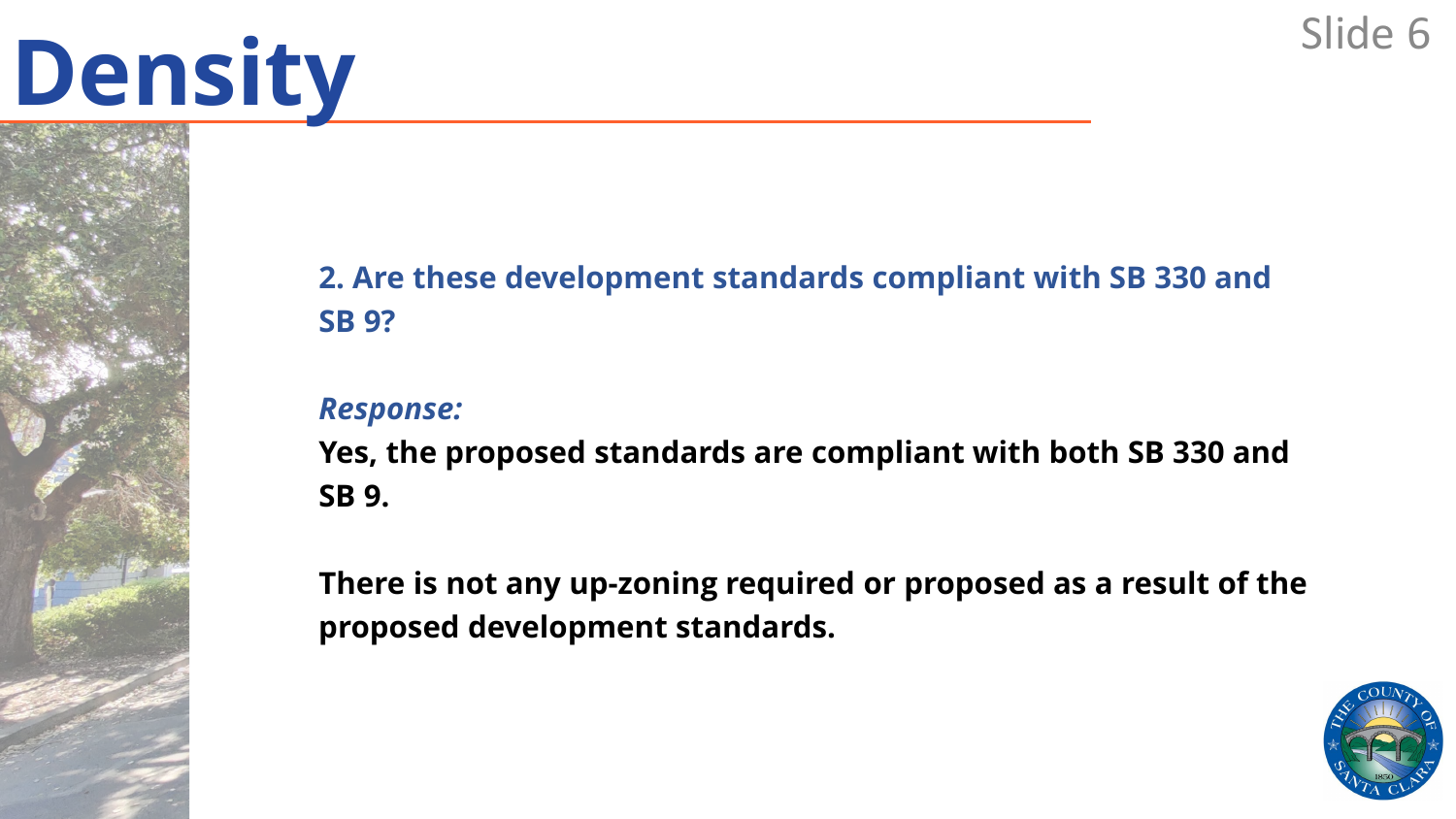#### **3. Are the development standards for the San Juan area subject to Stanford's approval?**

#### *Response:*

**Stanford as the property owner can choose to allow ADUs, JADUs and additional units, provided development would comply with the proposed standards.**

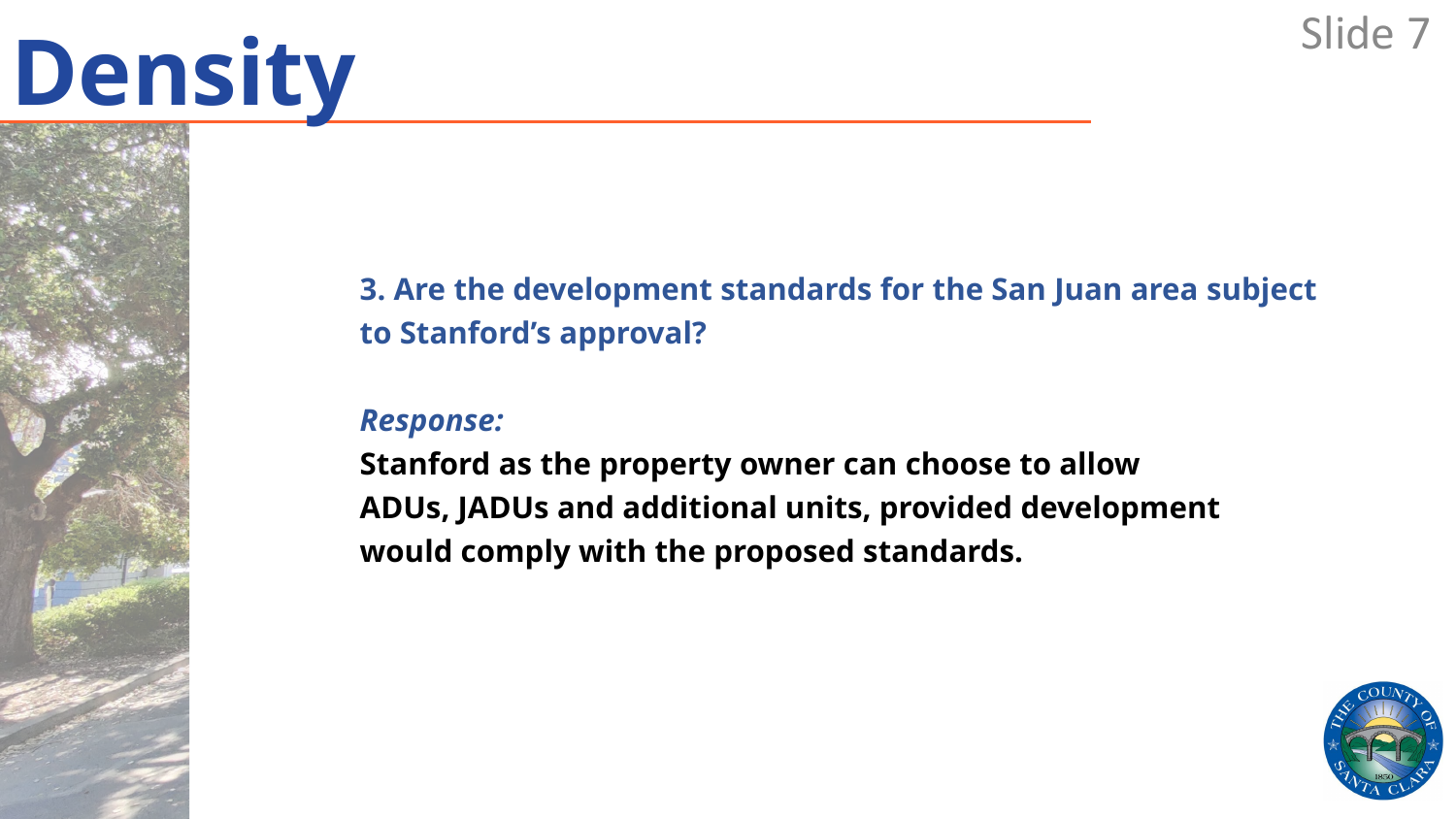#### **4. Do these development standards push development toward multifamily development?**

*Response:* **Multi-family units can be utilized should Stanford choose to do so.**

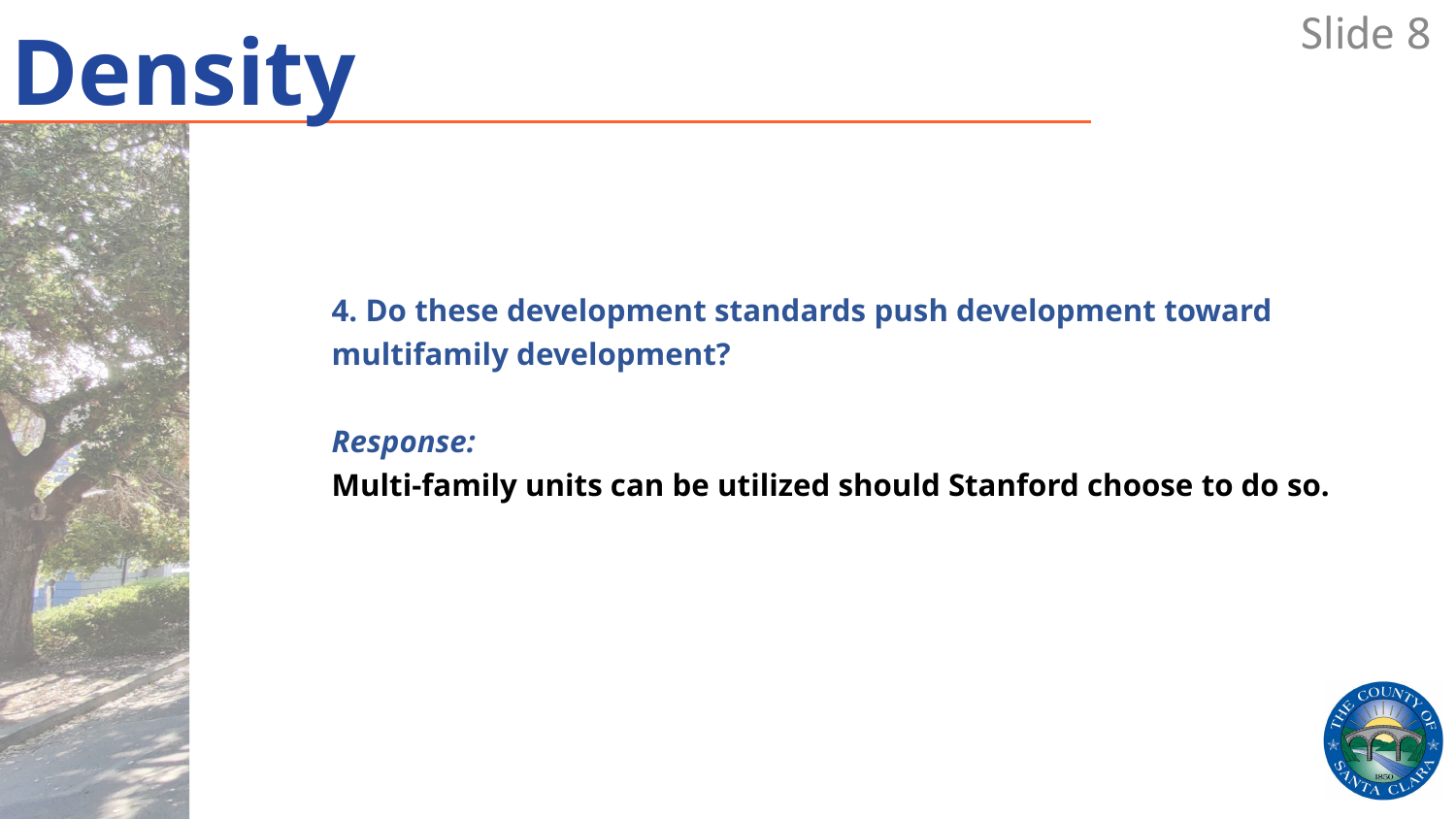### **Impacts of Standards** (5 questions)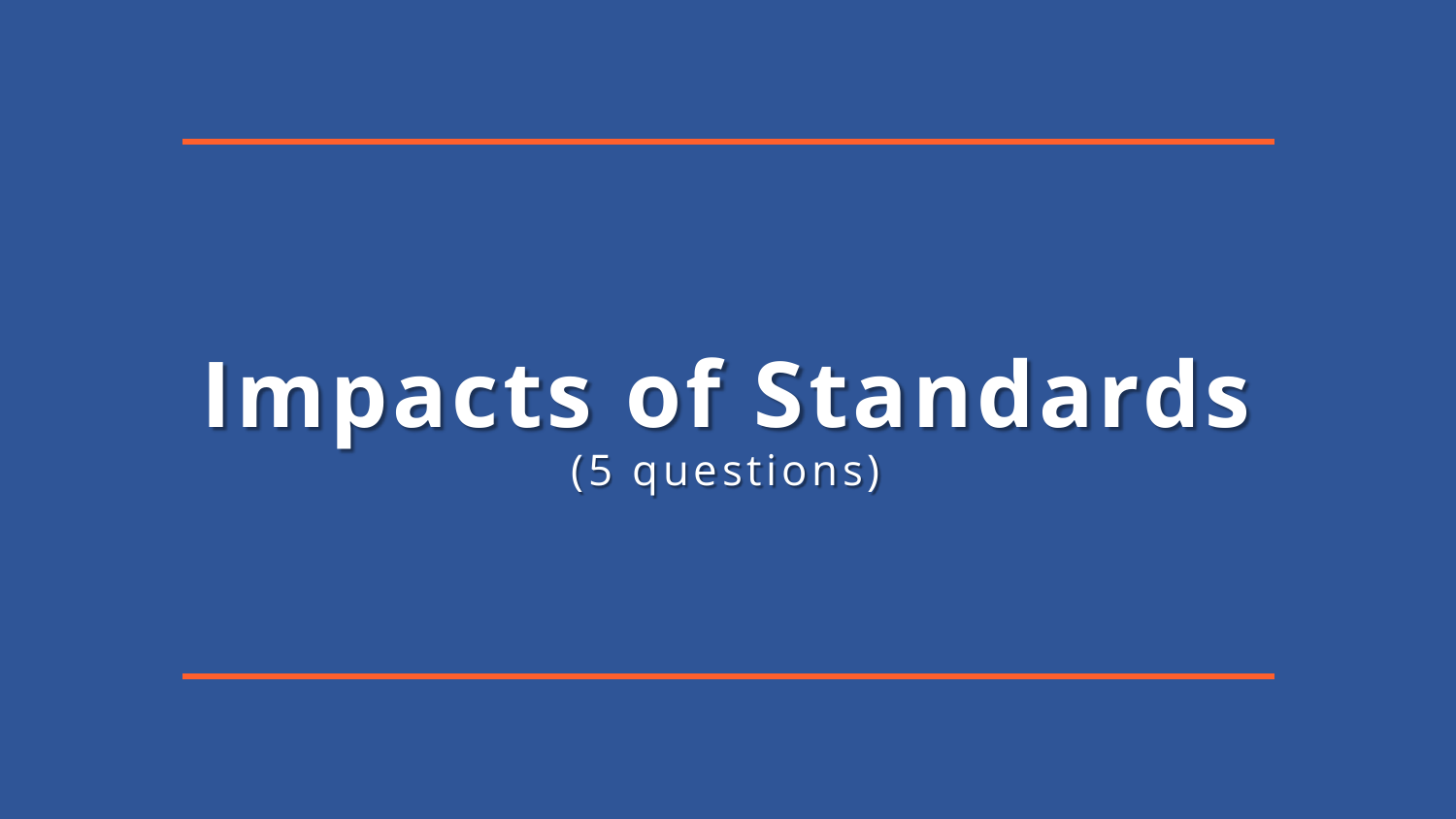### **Dolores-Cabrillo** Slide 10

**1. Does the Dolores-Cabrillo project comply with the proposed development standards? Could Stanford develop another project like Dolores-Cabrillo?** (lot width & lot coverage)

#### *Response:*

**Six of the 10 Dolores-Cabrillo lots do not meet the proposed regulations for minimum lot width.** 

**Dolores-Cabrillo subdivision is approved and not subject to these proposed development standards.** 

**Future development must comply with the proposed standards, if adopted.**

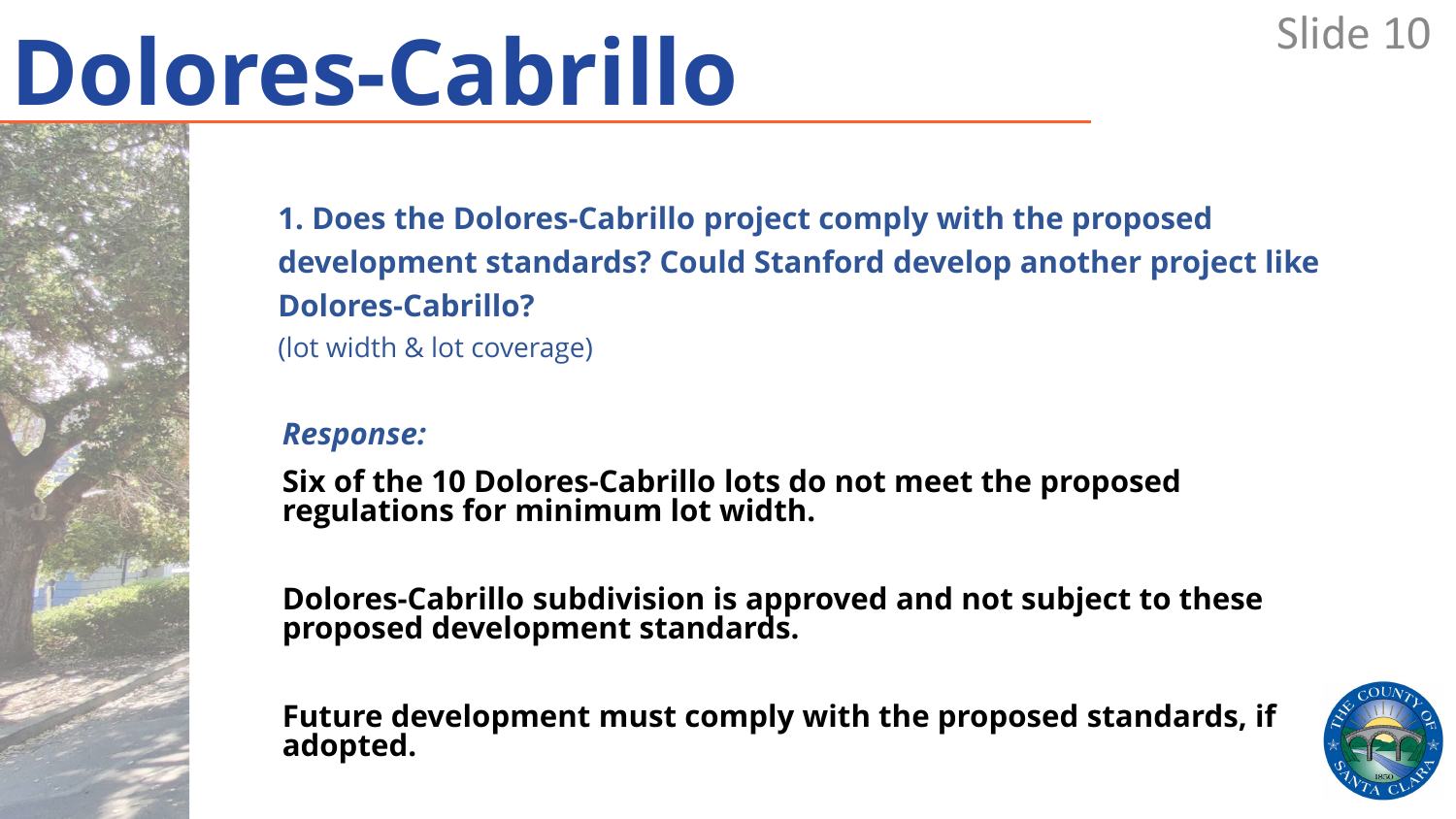# Lot Coverage Slide 11

**2. How is lot coverage calculated and what does that calculation include?**

*Response:*

**[Section §1.30.030](https://library.municode.com/ca/santa_clara_county/codes/code_of_ordinances?nodeId=TITCCODELAUS_APXIZO_ART1GEPR_CH1.30DEGETE_S1.30.030DETE) (Definitions of Terms) of the Zoning Code defines lot coverage as follows:**

> *"The footprint of all buildings and structures over 30 inches in height. Covered patios, carports, arbors, and similar structures are counted in lot coverage. Eaves are excluded provided they do not project more than two and one-half feet."*

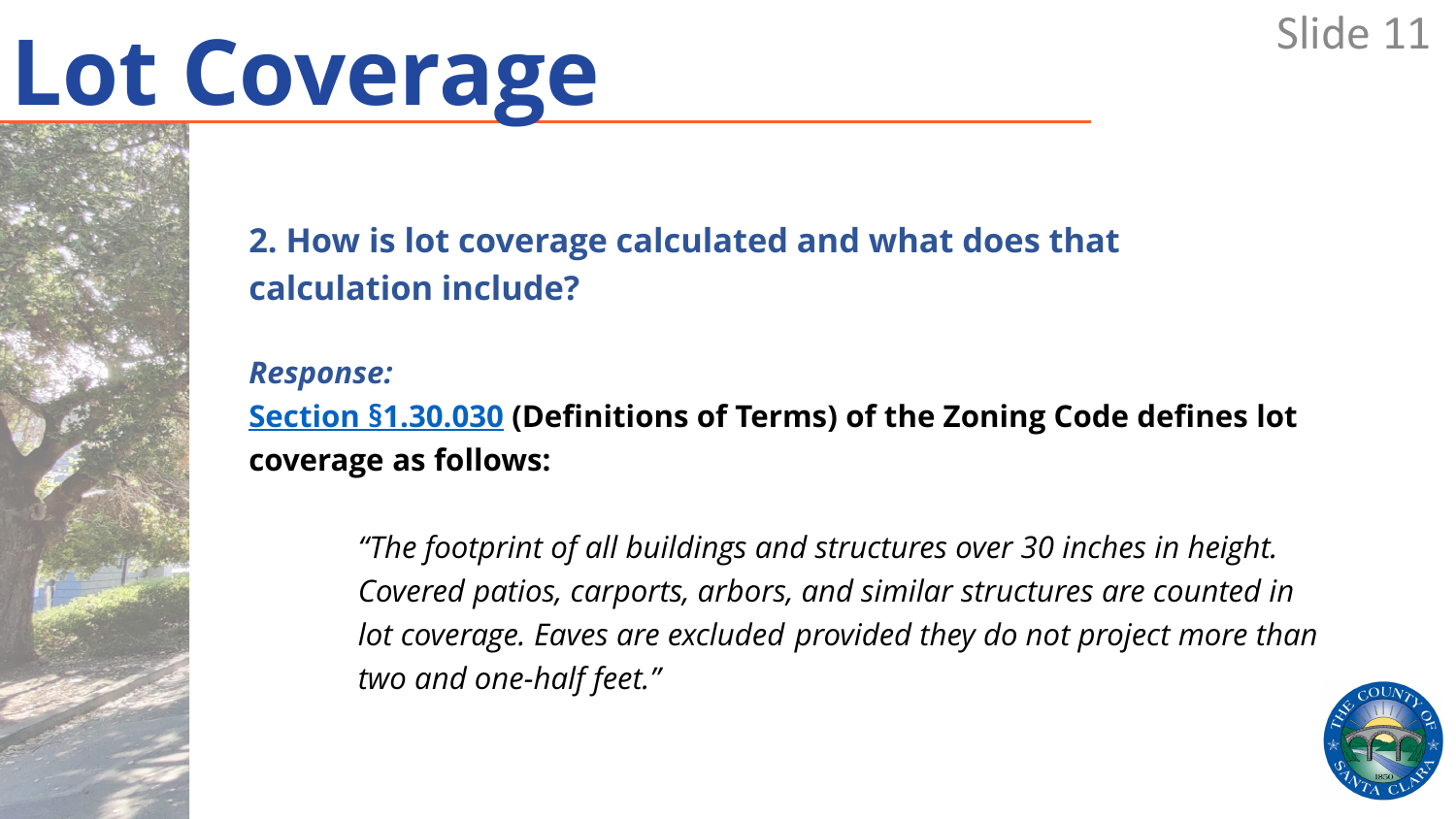# **Non-Conformity Map**  $\bigwedge^{\text{Slice 12}}$

**3. Please provide a non-conformity map.**



Non-conforming with Existing Regulations

Non-conforming with Proposed Regulations

#### Lot Conformity



Conforming



One non-conforming standard

Two non-conforming standards

Three non-conforming standards

Only non-conforming parcels for front setback, lot-coverage and frontage width shown.

#### **[Zoning Code §4.50.030 e](https://library.municode.com/ca/santa_clara_county/codes/code_of_ordinances?nodeId=TITCCODELAUS_APXIZO_ART4SUSTRE_CH4.50NOUSST_S4.50.030NOBU)stablishes requirements for non-conformities.**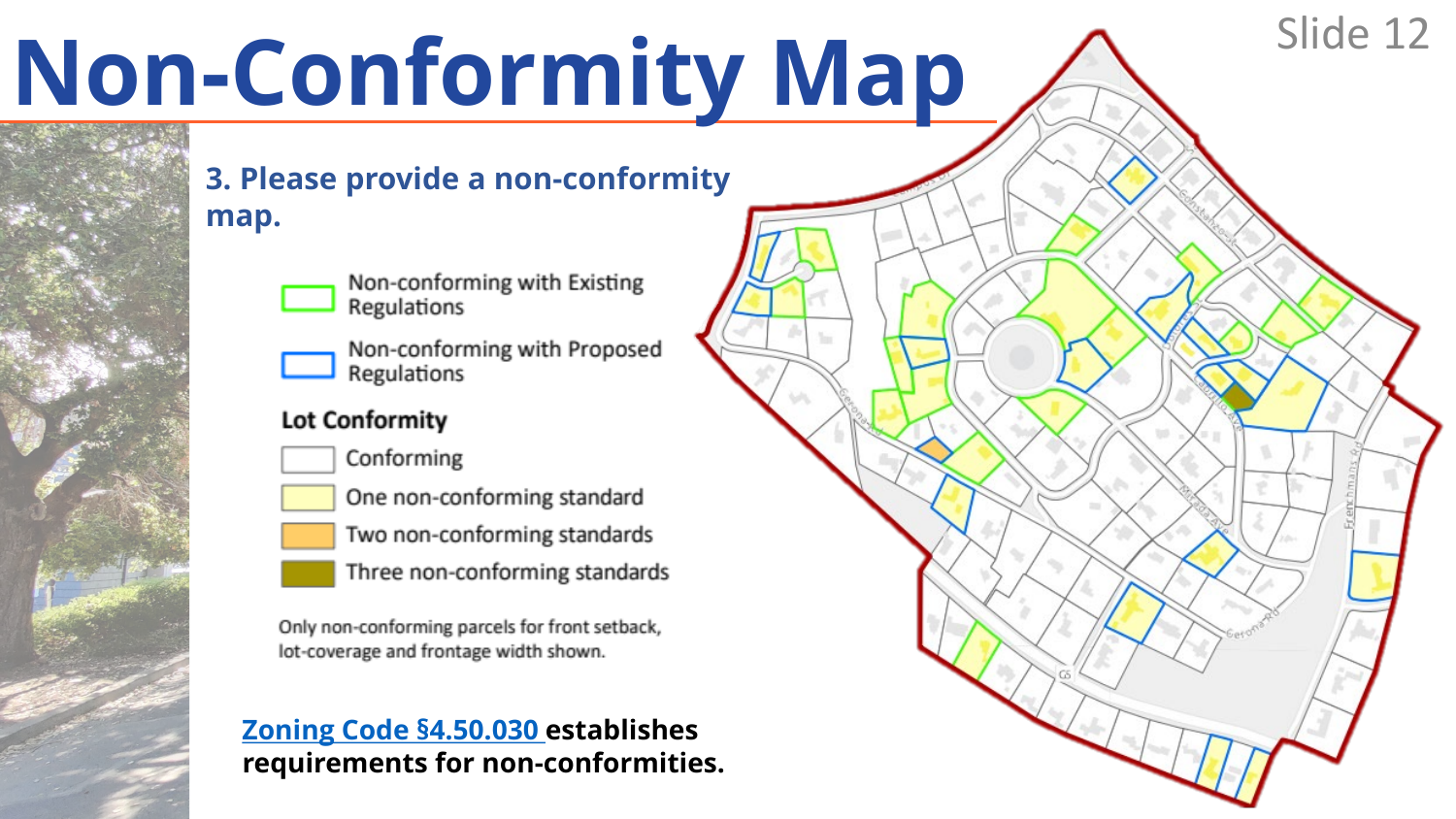# Methodology Slide 13

#### **4. Can the mean or median as-built condition be used as the standard?**

#### *Response:*

**Staff reviewed mean and median data to consider the proposed standards.** 

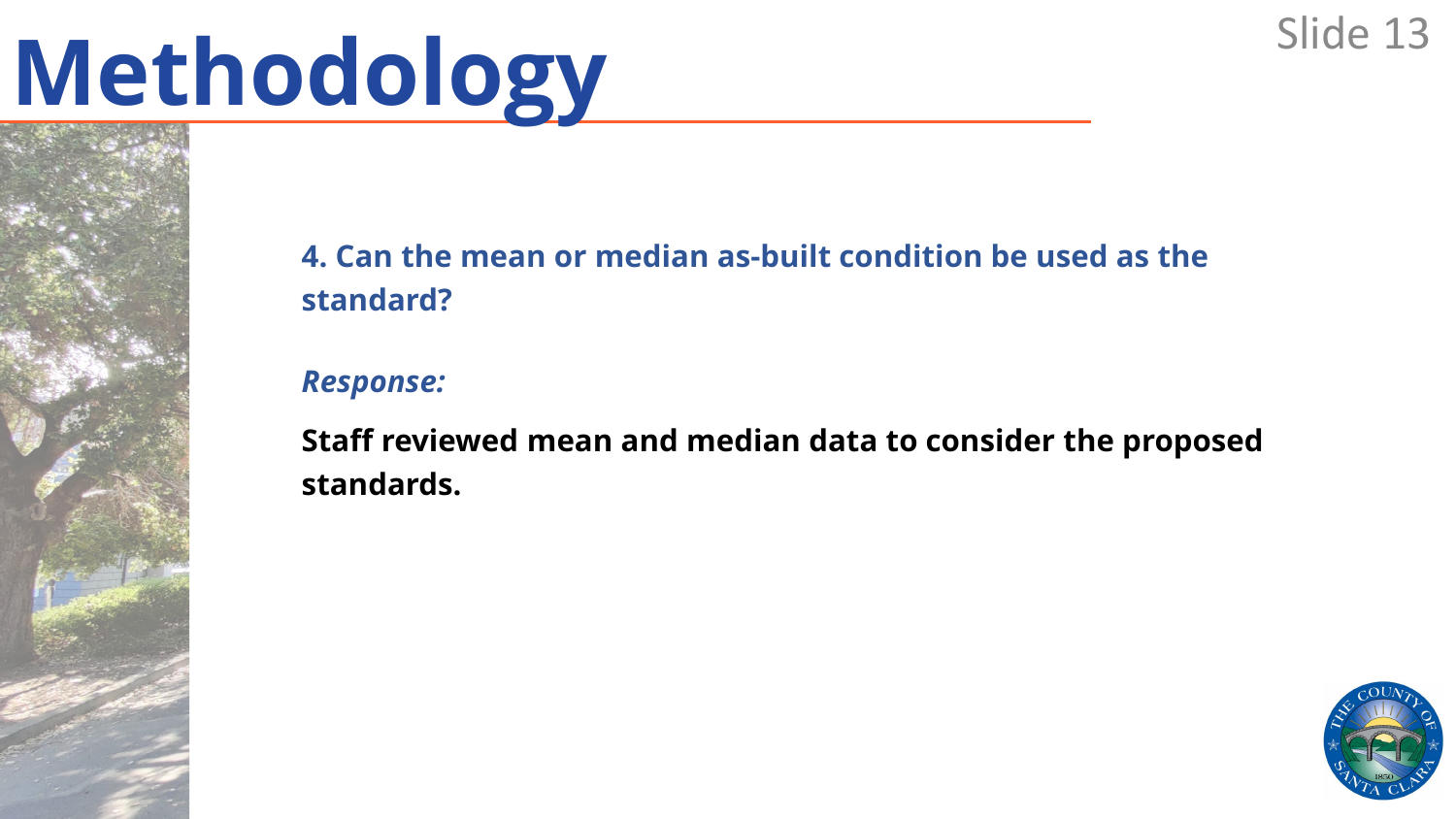# **Landscaping & Architecture** Slide 14

#### **5. How are mature landscaping and prevalent architecture protected?**

#### *Response:*

**The County has an existing Tree Preservation Ordinance and Guidelines to preserve trees.**

**There are no architectural design standards proposed.** 

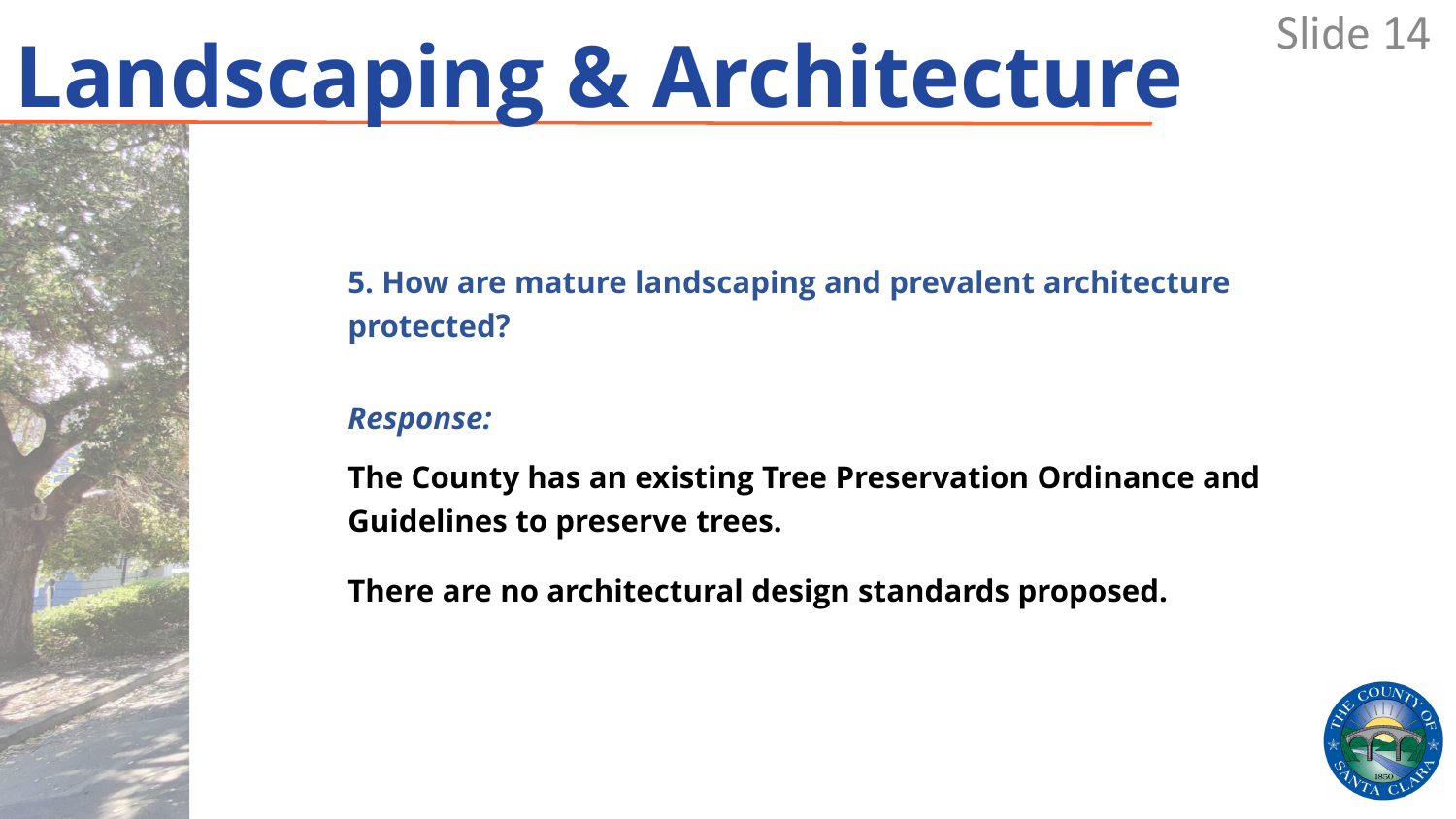### **Individual Property Concerns (2 questions)**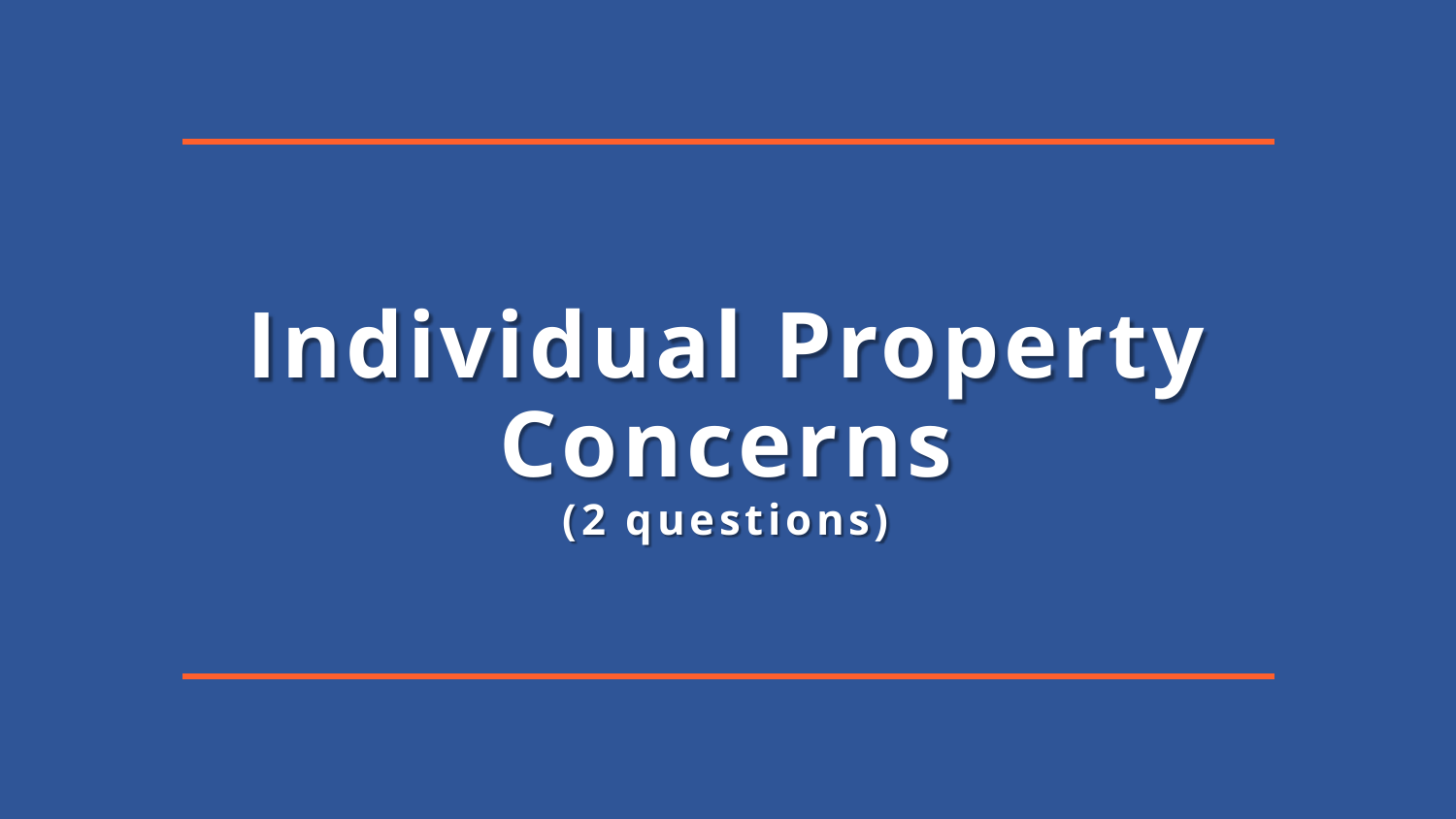# **ADUs** Slide 16

**1. If Stanford changes its policy and allows ADUs, will the square footage of an ADU count towards my 20% lot coverage maximum? And. where can we find the requirements for ADUs?**

#### *Response:*

#### **If your lot coverage already exceeds 20%, you can build up to 2.5 stories without affecting lot coverage.**

For example, if your 20% lot coverage is 2,000 sq. ft, you can get a maximum floor area of 5,000 sq.ft. building utilizing the 2.5 story allowance.

#### **ADUs are subject to existing code requirements.**

*(see [Zoning Code](https://library.municode.com/ca/santa_clara_county/codes/code_of_ordinances?nodeId=TITCCODELAUS_APXIZO_ART4SUSTRE_CH4.10SUUSRE_S4.10.015ACDWUN) § 4.10.015. - Accessory dwelling units)*

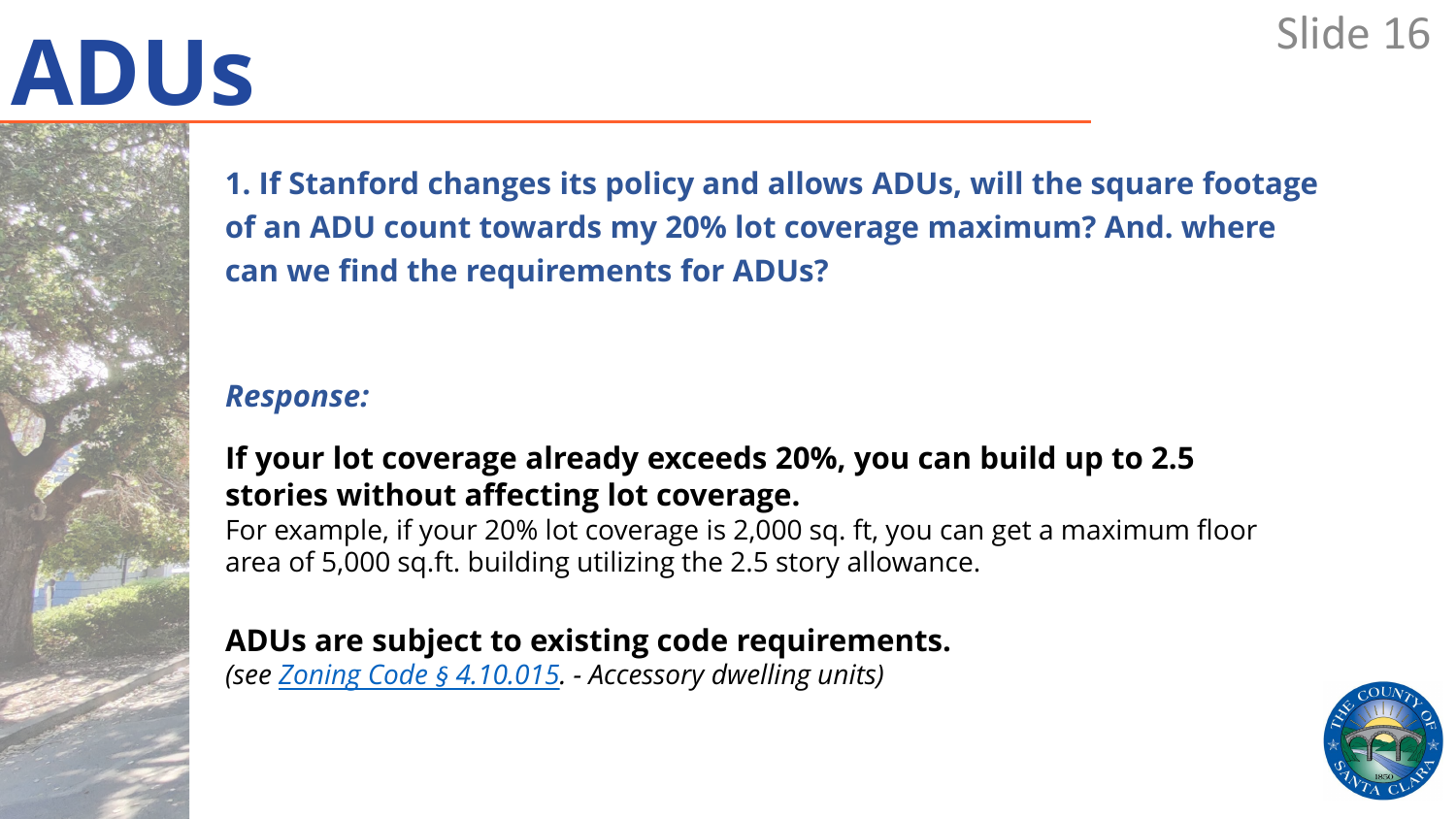# Non-Conformities<sup>Slide 17</sup>

### **2. If my house is non-conforming, how am I allowed to develop or improve my property?**

(Within 30-foot setback, greater than 20% lot coverage, less than 100-feet wide)

#### *Response:*

**Existing non-conforming buildings may expand pursuant to our code**  *[Zoning Code §](https://library.municode.com/ca/santa_clara_county/codes/code_of_ordinances?nodeId=TITCCODELAUS_APXIZO_ART4SUSTRE_CH4.50NOUSST_S4.50.030NOBU) 4.50.030*

**For remodeling, in general, non-conforming portions of a building may remain only if they substantially maintain their structural form and integrity**

**For parcel specific general inquiries please call Department of Planning Development and ask to speak with a planner on duty.**

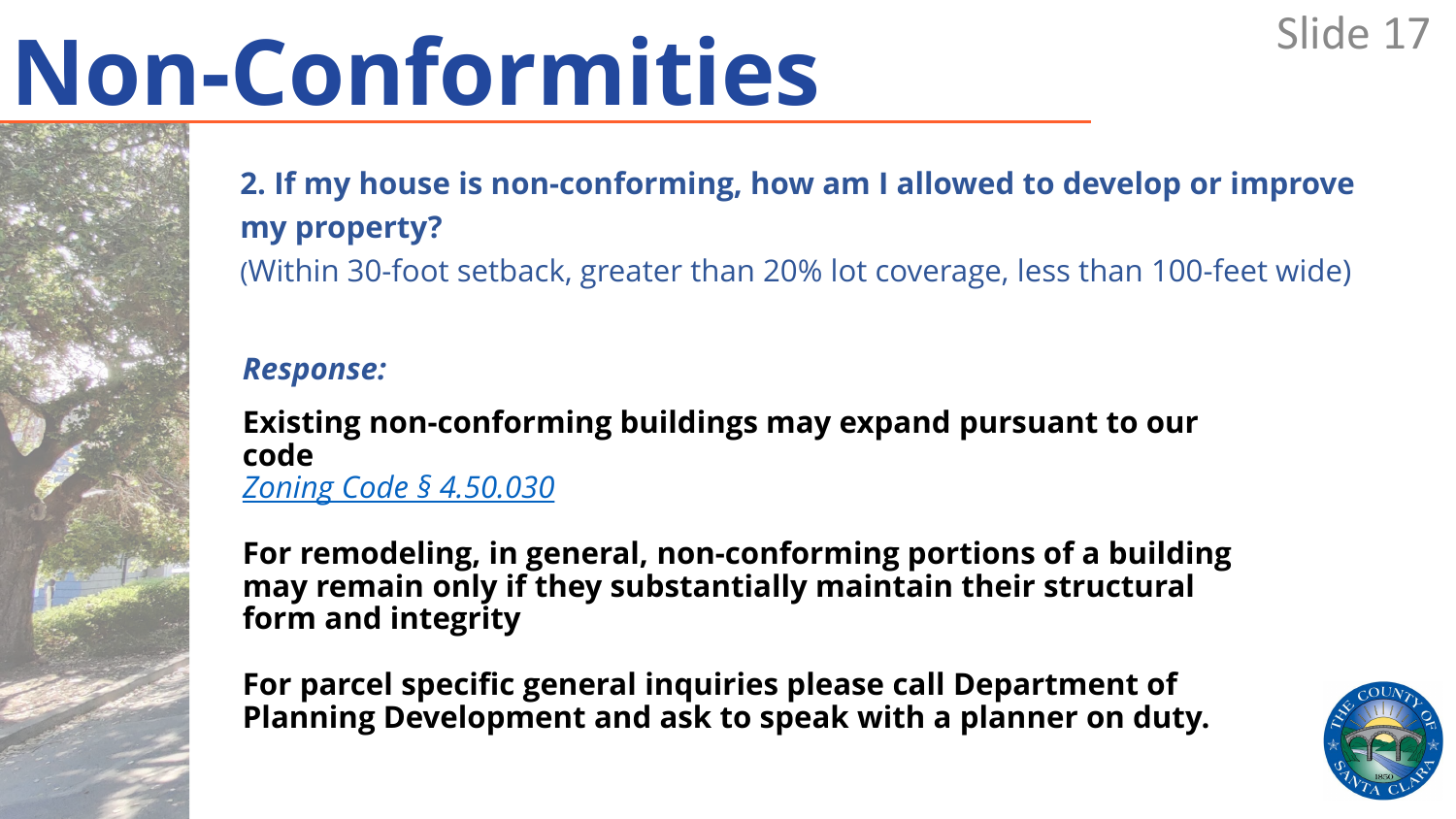### **Next Steps**

### **Planning Commission on April 20th**

**Board of Supervisors**

### **For more info contact:**

Bharat Singh, [bharat.singh@pln.sccgov.org](mailto:bharat.singh@pln.sccgov.org) Charu Ahluwalia, [charu.Ahluwalia@pln.sccgov.org](mailto:charu.Ahluwalia@pln.sccgov.org)